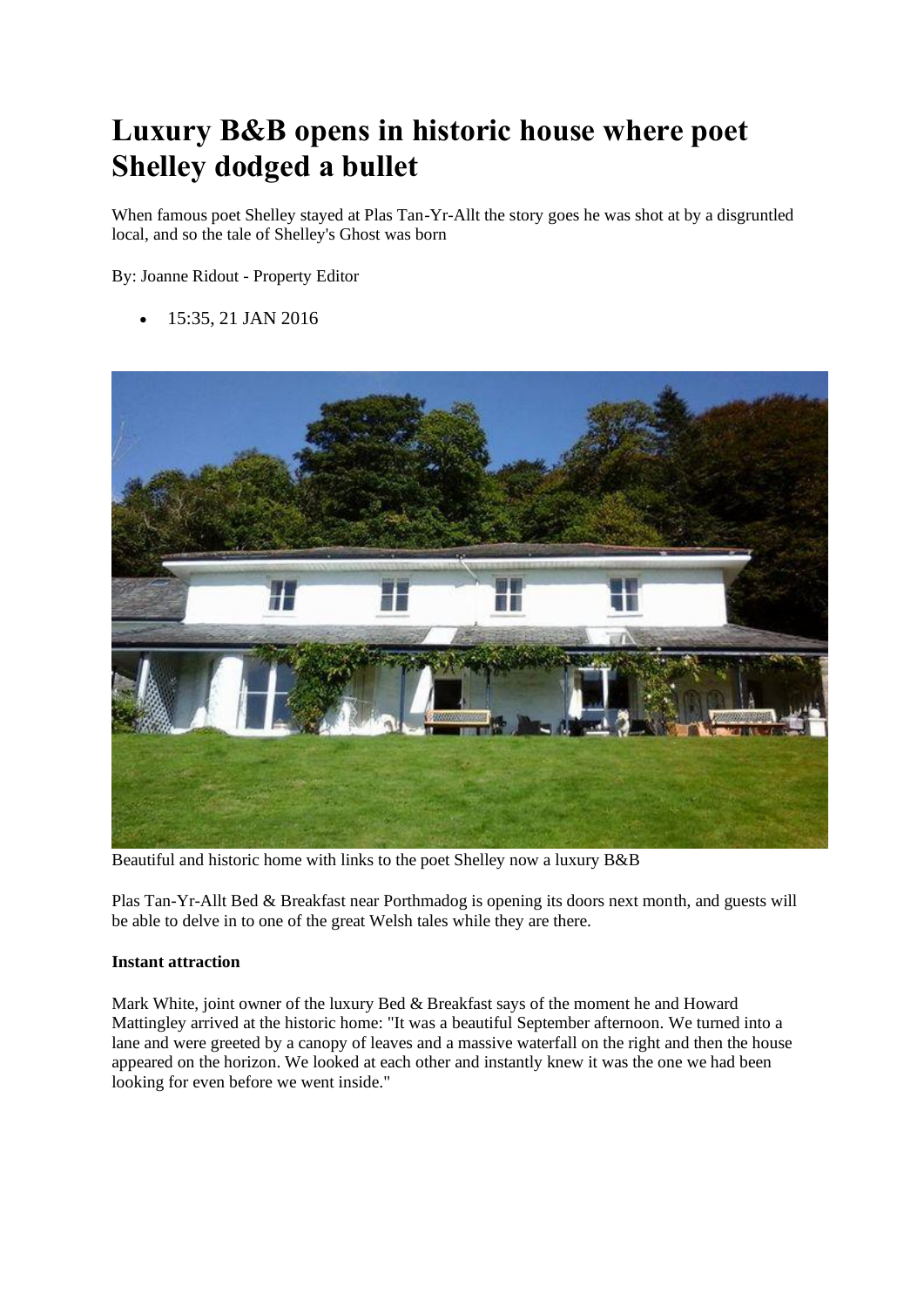

The dogs Madocks and Biggles did not help with the refurbishment

Howard and Mark were starting to think they would never find the perfect place to set up a Bed and Breakfast business, after having viewed over 60 properties in north Wales.

Howard says: "We were both desperate to leave the rat race in London behind, but we were beginning to despair the Welsh dream would never come true.



The house was warm and inviting as soon as the new owners entered "But then it was almost as if this home had been waiting for us to arrive. It was the last property on our list to view. It was worth waiting for."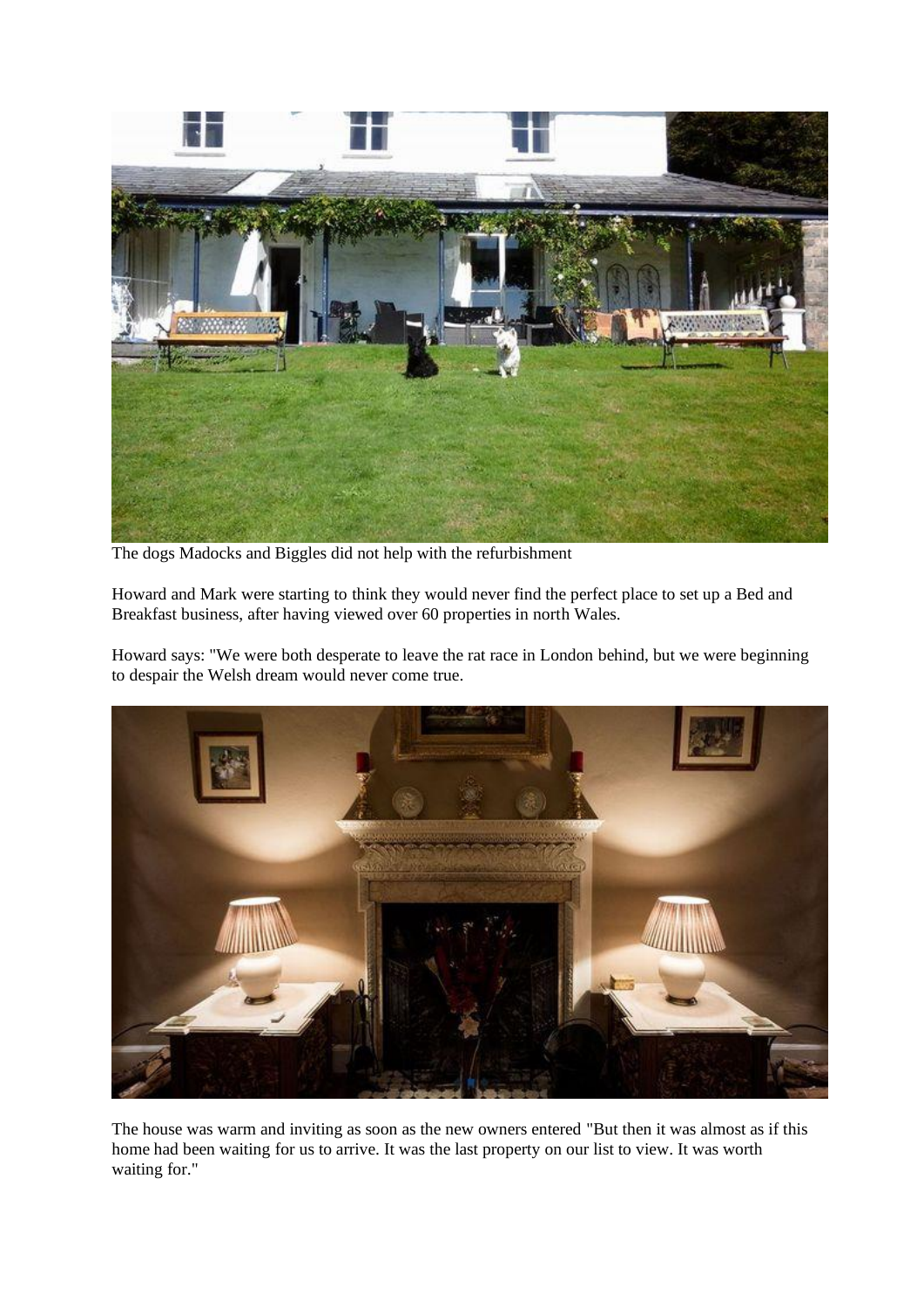### **Shelley's Urban Myth**

And it's not just a property with character in a beautiful location, the house has an intriguing history surrounding the urban legend of 'Shelley's Ghost'.

Howard says: "Between 1812-13 the poet Shelley stayed at the house with his wife and it is here that he completed his famous epic poem Queen Mab."

But that's not the only notable thing that is supposed to have happened to the famous poet whilst staying at Plas Tan-Yr-Allt.

Legend says he was shot at from outside the drawing room window.

"It is said that he had annoyed some of the local residents with his outspoken views and may have even owed some people money. Who knows what really happened and why but the story lives on"



The drawing room where the 'Shelley's Ghost' incident occurred - if only walls could talk!

A biographer of Shelley's life, Richard Holmes, suggests in his book 'Shelley the Pursuit' that the truth of that night will never be uncovered. Did it happen (wife Harriet certainly thought so at the time), or was Shelley hallucinating? Whatever the truth, the poet and his wife left the house the very next morning.

### **More famous fans**

And it's not just Shelley that has been captivated by the welcoming atmosphere of the property and its serene surroundings.

The historic property is thought to be the first Regency Villa in north Wales to be built by the renowned philanthropist and entrepreneur William Maddocks, who is also credited with developing the nearby town of Porthmadog by building a cob (sea wall) to reclaim agricultural land.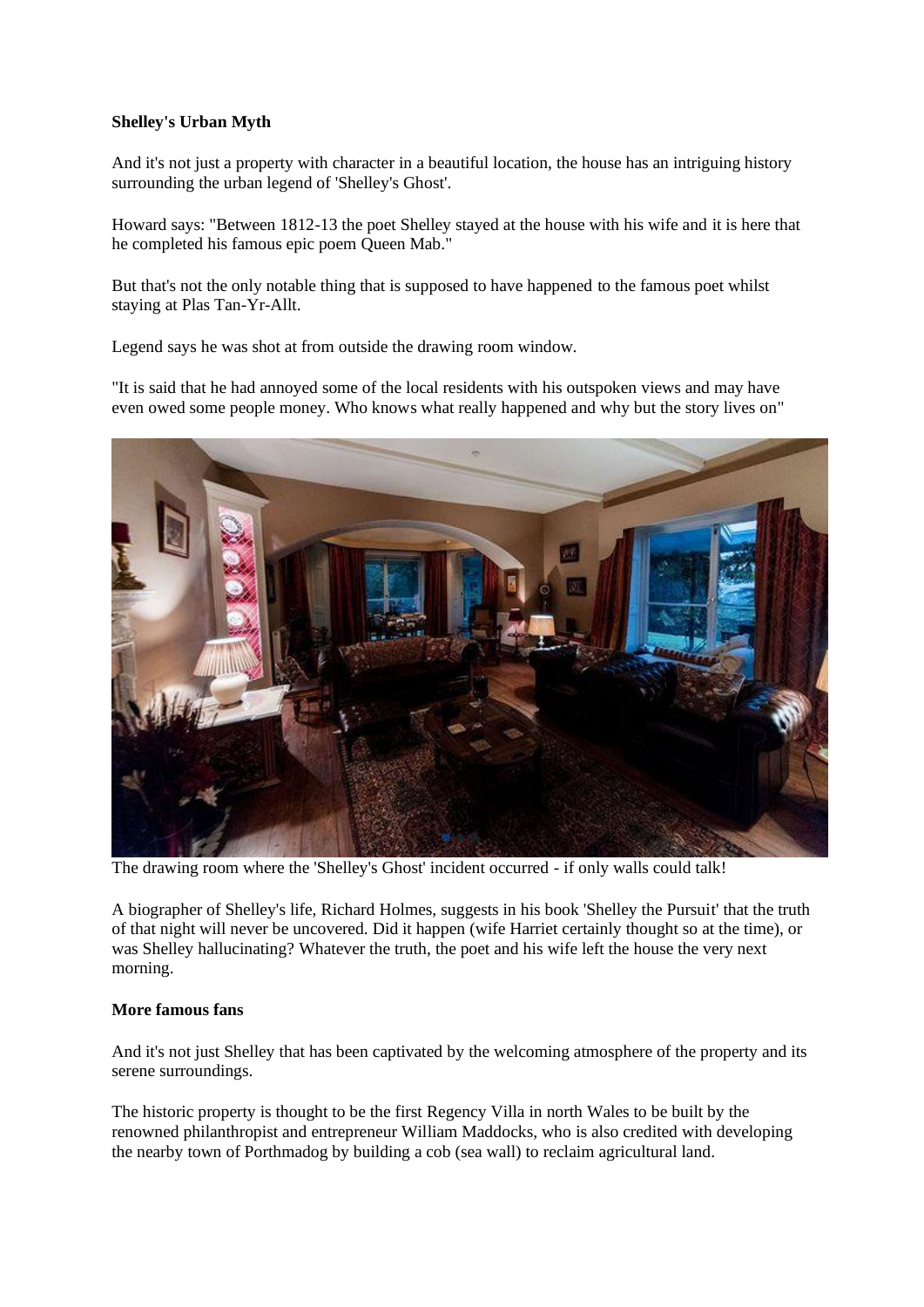

William Madocks bedroom is as grand and impressive as the man himself

Madocks fame led to a number of notable friends staying at the property including Elizabeth Billington, THE opera singer of the day and Miss Hilda Greaves, the aunt of the architect Sir Clough Williams-Ellis, the inspirational creator of the Italianate village Portmeirion.



Join the stags on the Chesterfield chairs in Madocks' bedroom to relax, read the paper or enjoy a cuppa

## **Renovating and creating**

The renovations took 10 months to complete and included electrical work, plumbing, and a new roof on the veranda, with the boys doing most of the work themselves.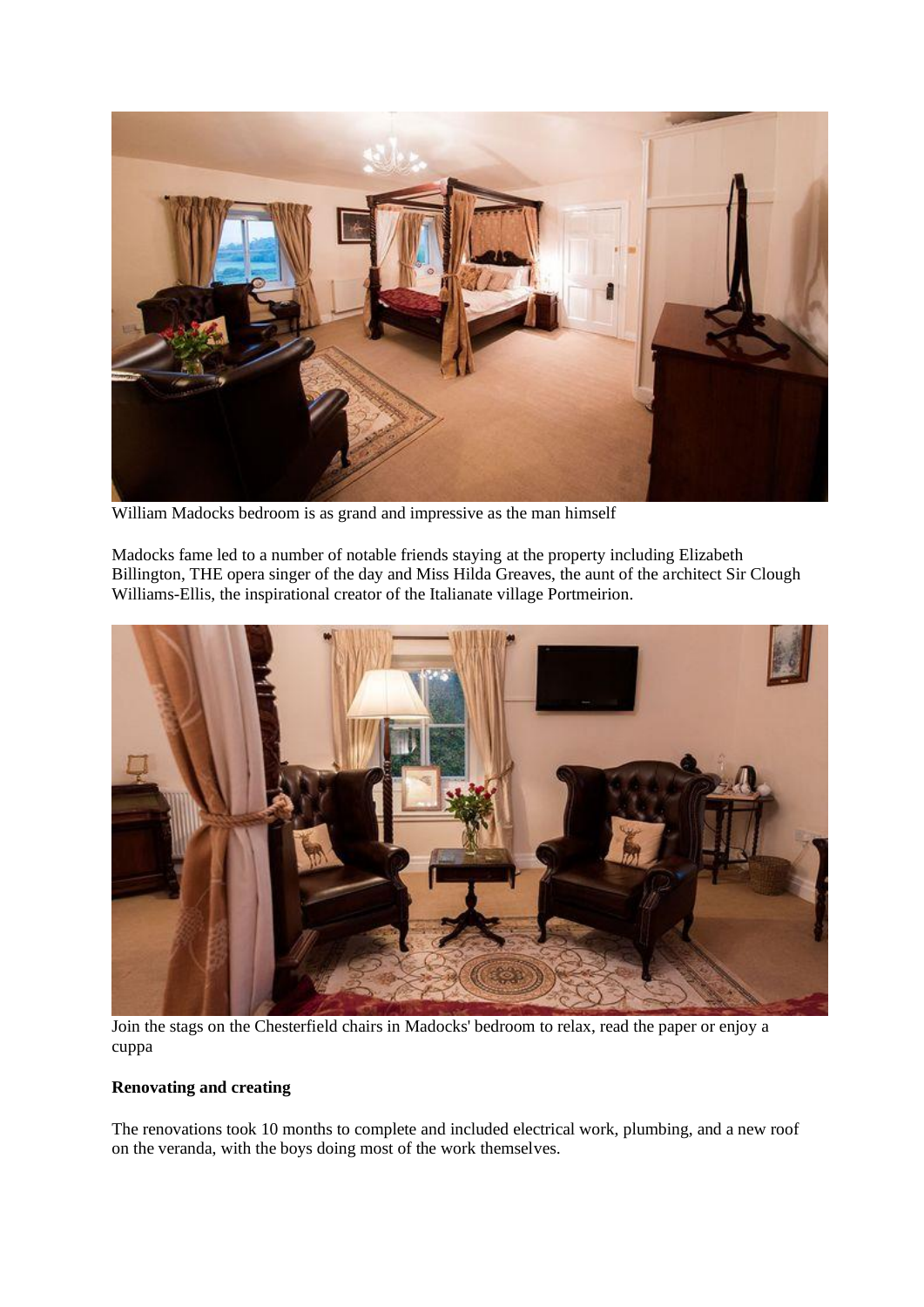

The bedroom called Shelley's Theatre has traditional four poster bed and fantastic beamed ceiling

Howard says: "In keeping with the tradition of the house, when it was previously run as a hotel, the three bedrooms are named after Madocks, Shelley and Miss Hilda as we felt it important to keep the past alive but bring the home into the present."



The en-suite bathroom for Shelley's Theatre pays homage to the past but is thoroughly modern

Mark adds: "The interior design is based on elegance and key period pieces, but we have worked hard to make the style also have a contemporary feel."